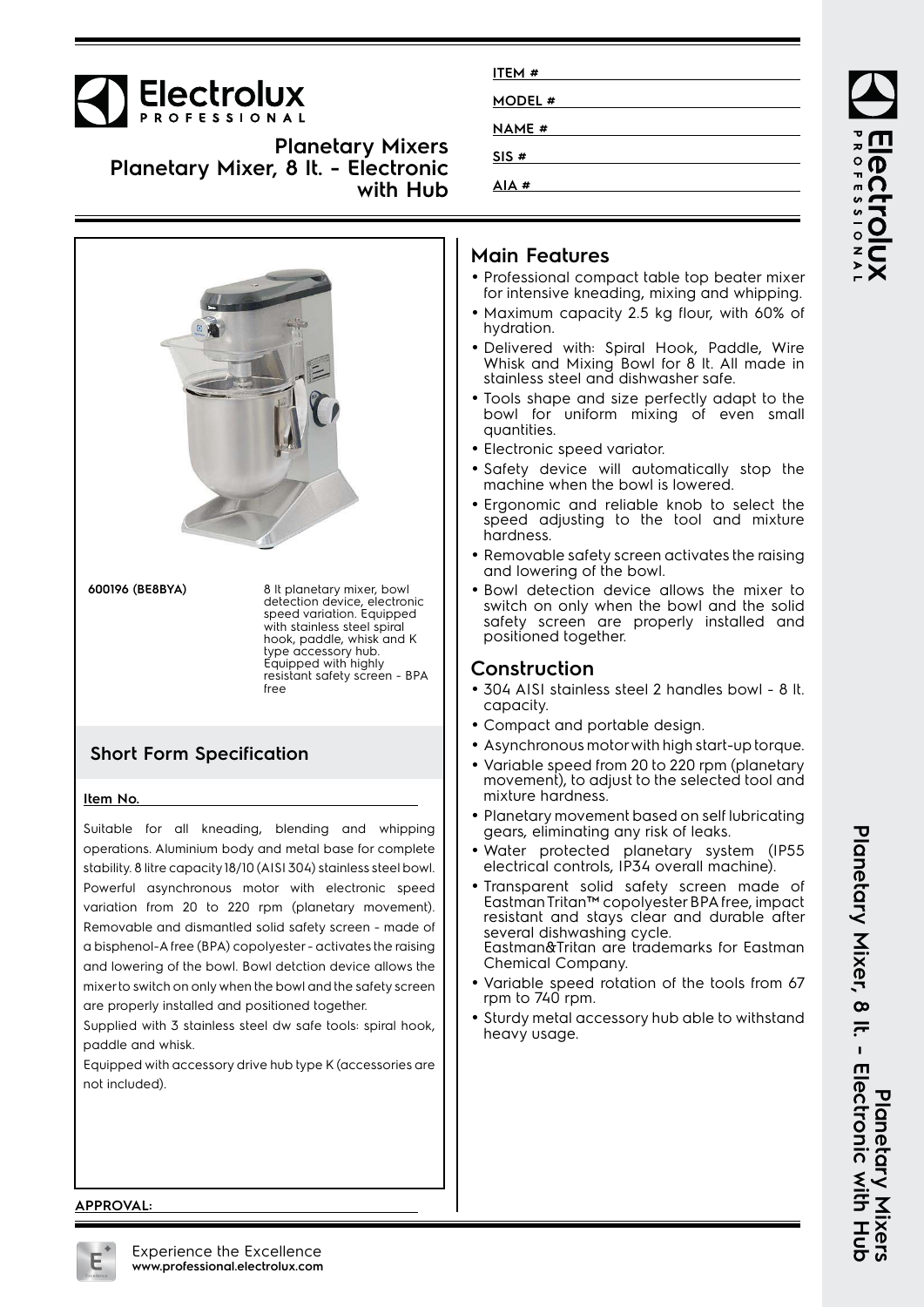

## **Planetary Mixers Planetary Mixer, 8 lt. - Electronic with Hub**

### **Included Accessories** • 1 of Stainless steel bowl 8 lt PNC 653766 • 1 of Stainless steel spiral hook 8 lt PNC 653767 • 1 of Stainless steel paddle 8 lt PNC 653768 • 1 of Stainless steel whisk 8 lt PNC 653769 **Optional Accessories** • 60 mm meatmincer for attachment type PNC 653043 K (12 mm square hub) and 1 disc  $\Box$ • 3 discs (3-4,5-8 mm) for meatmincer PNC 653044 ❑ • Pasta kit accessory (lasagne 142,5 mm) PNC 653296 ❑ • Pasta kit accessory (spaghetti 2 mm) PNC 653298 ❑ • Pasta kit (lasagne,tagliatelle,tagliolini) PNC 653300  $\Box$ • Stainless steel bowl 8 lt PNC 653766 ❑ • Stainless steel spiral hook 8 lt PNC 653767 ❑ • Stainless steel paddle 8 lt PNC 653768 ❑ • Stainless steel whisk 8 lt PNC 653769 ❑ • Closed splash guard for BE5/8 with accessory hub PNC 653782  $\Box$